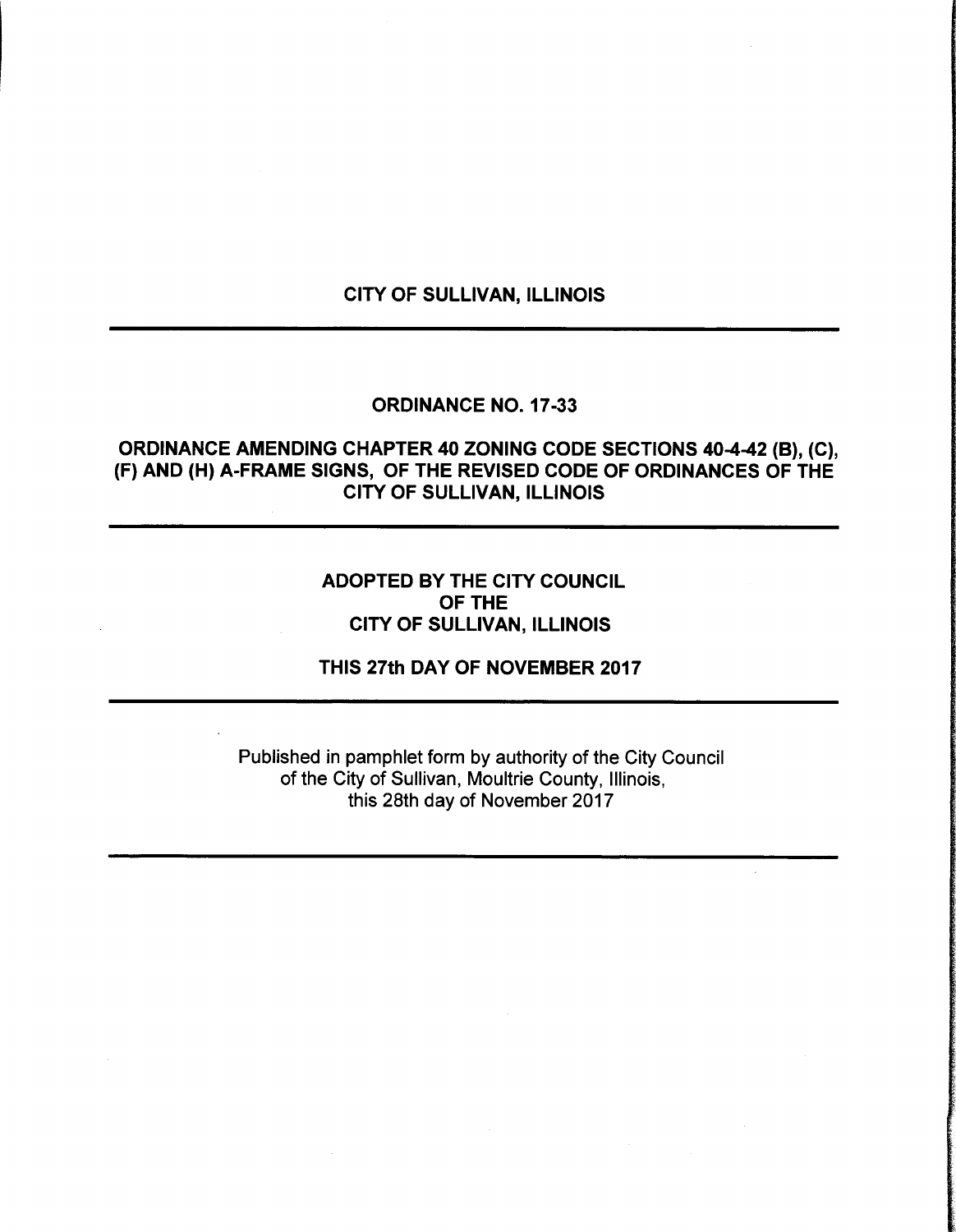## ORDINANCE NO. 17-33 ORDINANCE AMENDING CHAPTER 40 ZONING CODE SECTIONS 40-4-42 (B), (C), F) AND ( H) A-FRAME SIGNS, OF THE REVISED CODE OF ORDINANCES OF THE CITY OF SULLIVAN, ILLINOIS

BE IT ORDAINED by the Mayor and City Council of the City of Sullivan, Moultrie County, Illinois, that:

SECTION 1: CHAPTER 40 — ZONING CODE, ARTICLE IV — SPECIAL REGULATIONS, DIVISION IV — SIGN REGULATIONS, SECTION 40-4-42 B) shall be amended to read as follows:

B) Number of Signs. A maximum of one( 1) A-Frame sign is permitted for each eligible business on any eligible block face.

SECTION 2: CHAPTER 40 — ZONING CODE, ARTICLE IV — SPECIAL REGULATIONS, DIVISION IV — SIGN REGULATIONS , SECTION 40-4-42 C) shall be amended to read as follows:

C) Eligible Business. An eligible business shall include restaurants, bars, theatres, and retail oriented businesses including personal service providers.

SECTION 3: CHAPTER 40 — ZONING CODE, ARTICLE IV — SPECIAL REGULATIONS, DIVISION IV — SIGN REGULATIONS , SECTION 40-4-42 F) shall be amended to read as follows:

F) Pedestrian Safety. Pedestrian safety shall be preserved through the placement or securing of the sign so as to permit safe and adequate pedestrian throughway along the sidewalk, crossing of streets, entry, lighting from cars and buses, and access to curb ramps.

- 1) Signs must be properly weighted against the wind.
- 2) A minimum clear sidewalk width of 48 inches shall be maintained.
- 3) Signs may not be placed within 12 inches of the curb, which shall be defined as the edge of the street or the top most level edge of the steps.
- 4) Signs shall not be placed upon the sidewalk more than thirty minutes prior to the beginning of each day's operating hours and shall be removed immediately upon the close of business for the day.

SECTION 4: CHAPTER 40 — ZONING CODE, ARTICLE IV — SPECIAL REGULATIONS, DIVISION IV — SIGN REGULATIONS, SECTION 40-4-42 H) shall be amended to read as follows:

H) Compliance with Law. All signs shall comply with all applicable City, State, and Federal laws and regulations, including the Americans With Disabilities Act.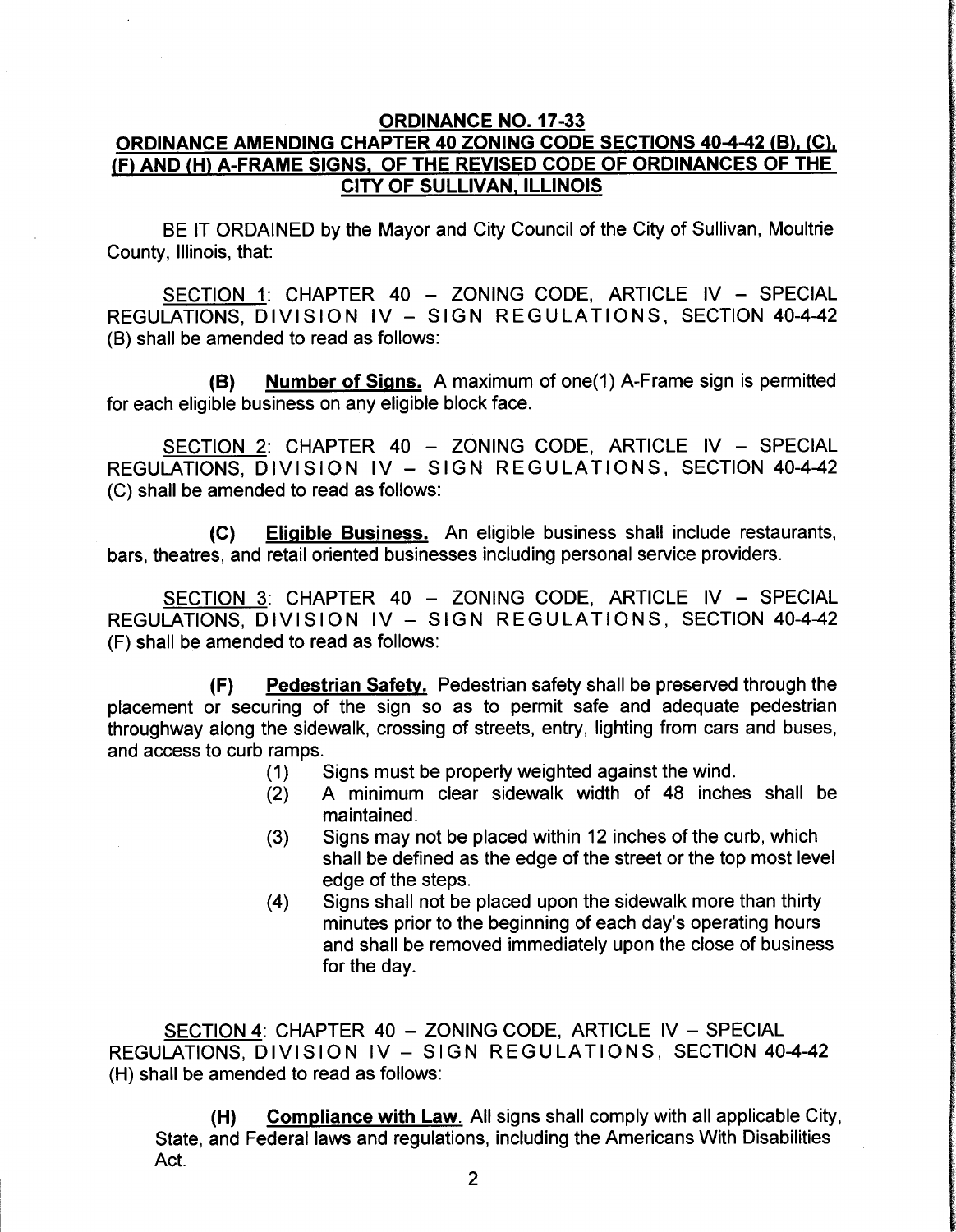SECTION 5: All previous ordinances in conflict with this ordinance are repealed to the extent of such conflict.

SECTION 6: This ordinance shall be in full force and effect from and after its passage, approval, and publication as required by law.

SECTION 7: This ordinance shall be known as Ordinance No. 17-33.

PASSED by the Mayor and City Council of the City of Sullivan, County of Moultrie, and State of Illinois on the 27th day of November 2017.

| <b>NAME</b>   | <b>AYE</b> | <b>NAY</b> | <b>ABSTAIN</b> | <b>ABSENT</b> |
|---------------|------------|------------|----------------|---------------|
| Short         |            |            |                |               |
| Mossman       |            |            |                |               |
| <b>Kirk</b>   |            |            |                |               |
| Wade          |            |            |                |               |
| <b>Risley</b> |            |            |                |               |

Monte a. folyneur<br>Monte Johnson, City Clerk

Approved by the Mayor of the City Council of the City of Sullivan, Moultrie County, Illinois this 27th day of November 2017.

Ann Short, Mayor

ATTEST:

Monte a. Johnson